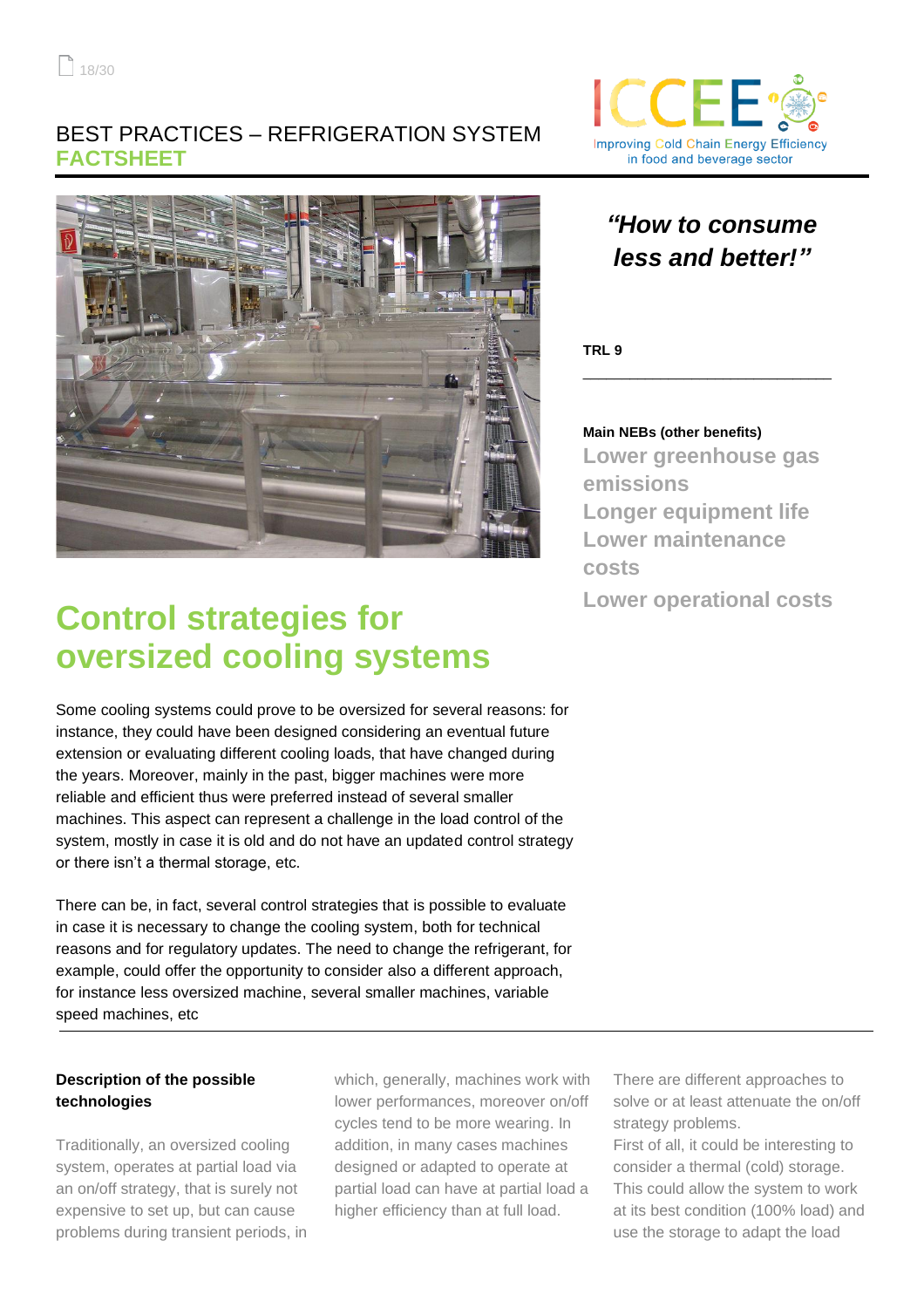

demand of the circuit. Another opportunity could be using a Variable Speed Drive (VSD), that gives the chance to better operate at partial loads and reduce the starting stress of the motor.

Another way is to make a mechanical partialisation, excluding one or more cylinders for reciprocating compressors or using a slide valve for screw compressors: both these opportunities have the

aim to mechanically reduce the load by lowering the refrigerant flow in the compressor, but it isn't much efficient.

Another opportunity could be using more smaller compressors in parallel so that they can be turned off if required, eventually only one with VSD.

Finally, another opportunity, could be using a by-pass valve after the

compressor, thus reducing the refrigerant circulating in the circuit.

#### **Benefits**

A well-designed control strategy, together with the energy savings can offer different benefits, such as:

- Reduced operational costs
- Reduced maintenance costs
	- (in some cases) Risen reliability.

#### **Overview of the possible approaches**

| <b>System</b>               |                                   | <b>How it works</b>                                                                                                              | <b>Advantages</b>                                                                                                                     | <b>Possible disadvantages</b>                                                                                                                                        |
|-----------------------------|-----------------------------------|----------------------------------------------------------------------------------------------------------------------------------|---------------------------------------------------------------------------------------------------------------------------------------|----------------------------------------------------------------------------------------------------------------------------------------------------------------------|
| shift<br>Shift              | <b>Cold Storage</b>               | Cold storage to buffer<br>the required load                                                                                      | Reduction of on/off cycling                                                                                                           | It is necessary to carefully design<br>the circuit to avoid cold over<br>production.                                                                                 |
| Electric                    | On/off                            | Turn on and turn off<br>the compressor                                                                                           | Simple and cheap, just a<br>thermostat needed                                                                                         | Ambient (or fluid) temperature is<br>never constant. Frequent transient<br>periods in which the compressor<br>performances are low. Higher<br>stress of the machine. |
|                             | <b>VSD</b>                        | Variable speed drive                                                                                                             | Reduction of on/off<br>regulation, good<br>performances at partial<br>loads, lower stress for the<br>machine                          | If the engine speed is too low there<br>can be problems for the lubrication                                                                                          |
| Mechanical                  | <b>Cylinders</b><br>closure       | On reciprocating<br>compressors, one or<br>more cylinders can be<br>excluded                                                     | More power levels with just<br>one compressor                                                                                         | The pistons not compressing the<br>gas are still active, this means that<br>the energy saving is not directly<br>related to the lowering of cooling<br>power         |
|                             | <b>Slide Valve</b>                | On screw<br>compressors, it is<br>possible to put a slide<br>valve that generates a<br>gas recirculation                         | Having more power levels<br>with just one compressor                                                                                  | The energy saving is not directly<br>related to the lowering of cooling<br>power                                                                                     |
| On the refrigerating system | <b>Compressors</b><br>in parallel | More compressors are<br>used: some of them<br>can be turned off                                                                  | Consolidated system in the<br>refrigeration sector. Good<br>performances at partial<br>loads. Higher reliability due<br>to redundancy | More Expensive                                                                                                                                                       |
|                             | By-pass<br>valve                  | A by-pass is inserted<br>to leak a certain<br>quantity of gas after<br>the compressor to<br>lower the flow inside<br>the circuit | Continuous load variation<br>from 100% to 50%                                                                                         | The specific consumption increases<br>since the gas flow is constant, while<br>reducing the load: it is necessary to<br>carefully design the circuit.                |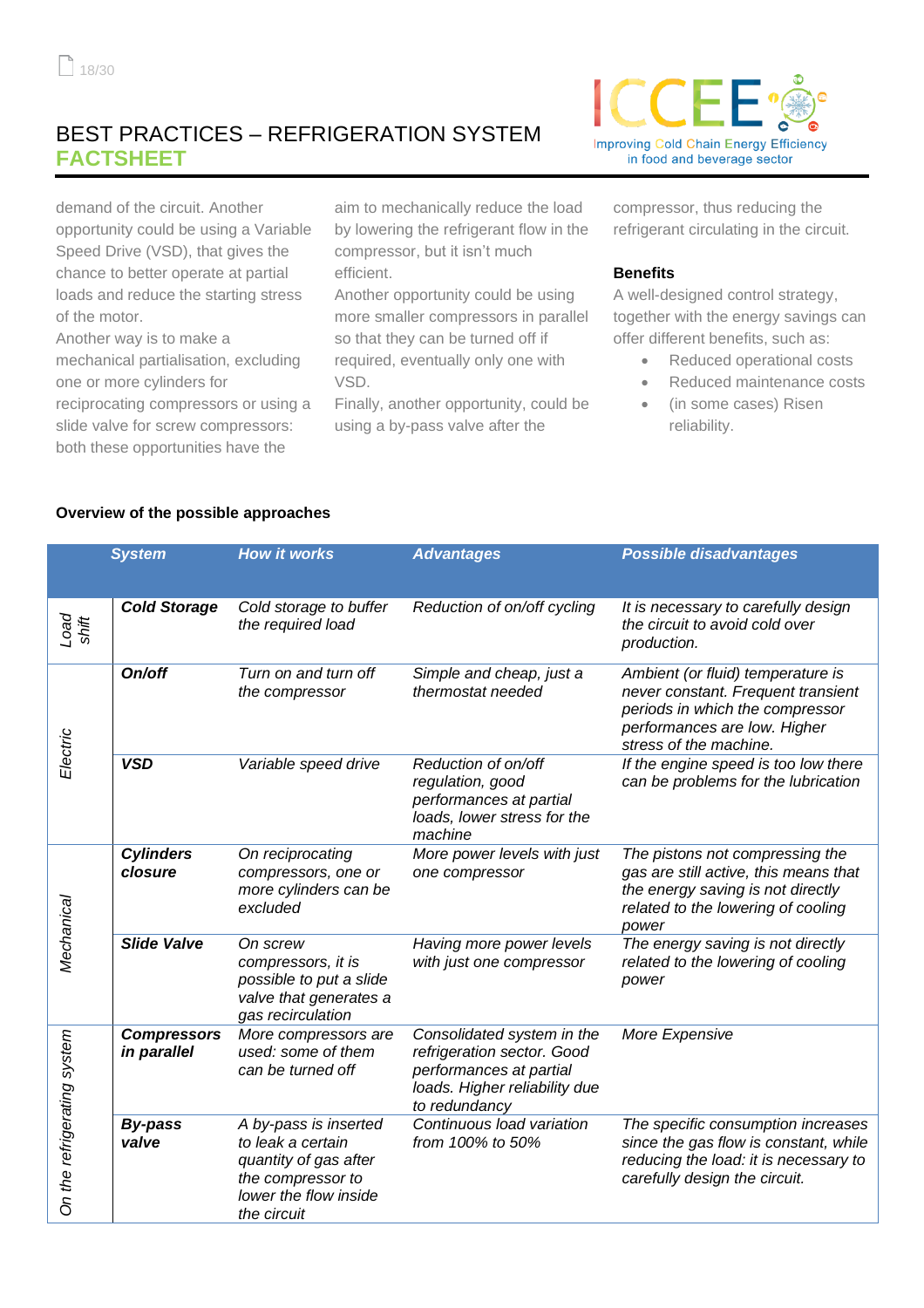